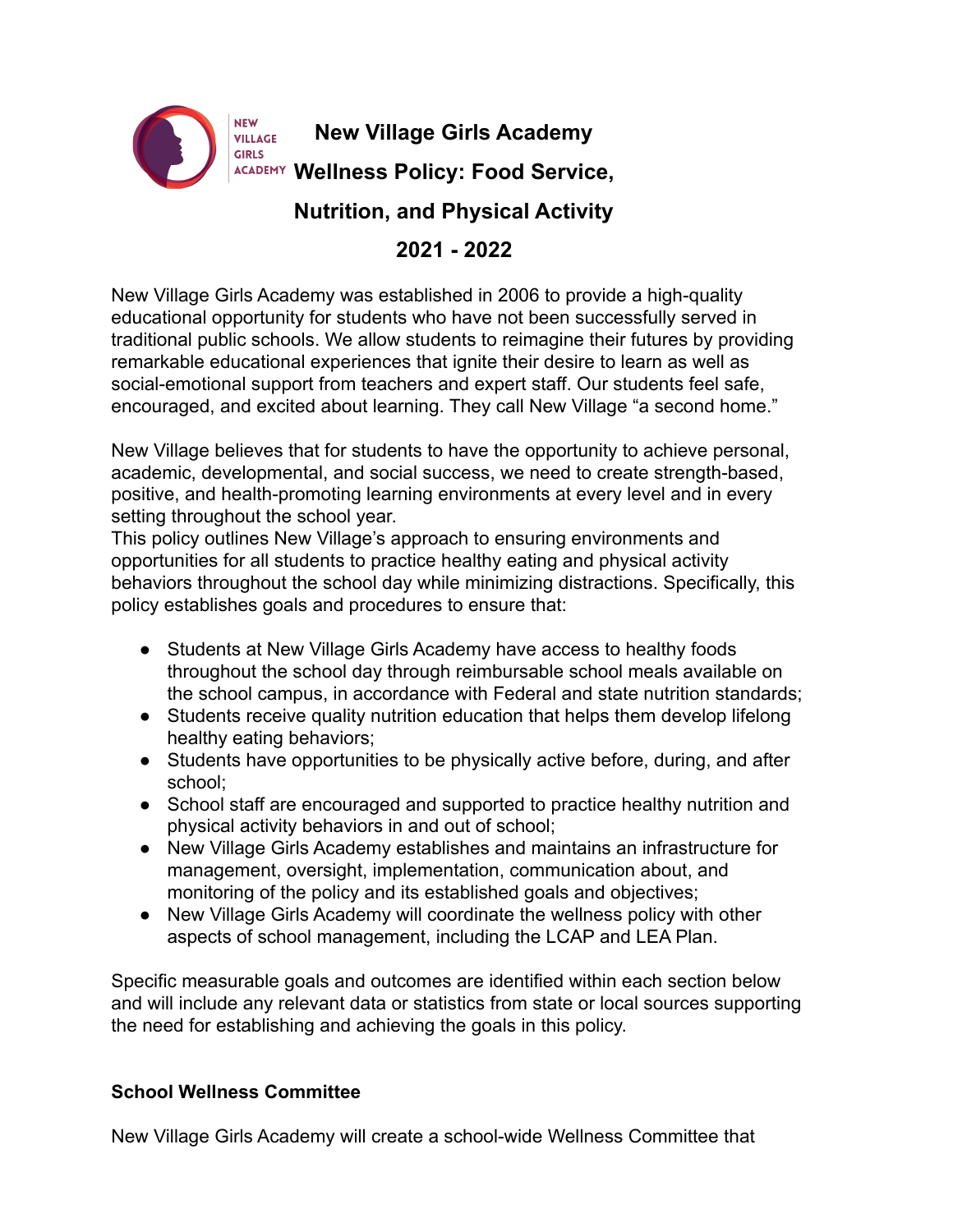meets at least four times per year to establish goals for and oversee school health and safety policies and programs, including development, implementation, and periodic review and update of this wellness policy. The Wellness Committee membership will include teacher representation, as well as students, parents, meal staff, community liaisons, counselors, and administrators. There will be an effort to reflect the diversity of the community.

| <b>Name</b>           | <b>Position</b>                              | <b>Contact Info.</b>                   |
|-----------------------|----------------------------------------------|----------------------------------------|
| Jennifer Quinones     | Principal                                    | j.quinones@newvillagegirlsacademy.org  |
| Yolanda Molina        | <b>Office Manager</b>                        | y.molina@newvillagegirlsacademy.org    |
| Vanessa Gutierrez     | Community &<br><b>Parent Liaison</b>         | v.gutierrez@newvillagegirlsacademy.org |
| <b>Christa Hollis</b> | TOSA<br>Administrator/<br>Science<br>Teacher | c.hollis@newvillagegirlsacademy.org    |
| Ana Aguirre           | Development &<br>Compliance<br>Coordinator   | a.aguirre@newvillagegirlsacademy.org   |

## **Leadership**

The committee director will convene the meetings, facilitate development of and updates to the wellness policy, and ensure the school's compliance with the policy. The designated official for oversight is Yolanda Molina, Office Manager

#### **Wellness Policy Implementation, Monitoring, Accountability and Community Engagement**

#### **Implementation Plan**

New Village Girls Academy will develop and maintain a plan for implementation to manage and coordinate the execution of this Wellness Policy. The plan delineates roles, responsibilities, actions, and timelines related to this Wellness Policy; and includes information about who will be responsible for which areas. There will also be specific goals and objectives for nutrition standards for all foods and beverages available on the school campus, nutrition promotion and education, physical activity, physical education, and other school-based activities that promote student wellness, like meditation and outdoor education opportunities.

#### **Monitoring**

The Implementation Plan must include annual training for all school staff members so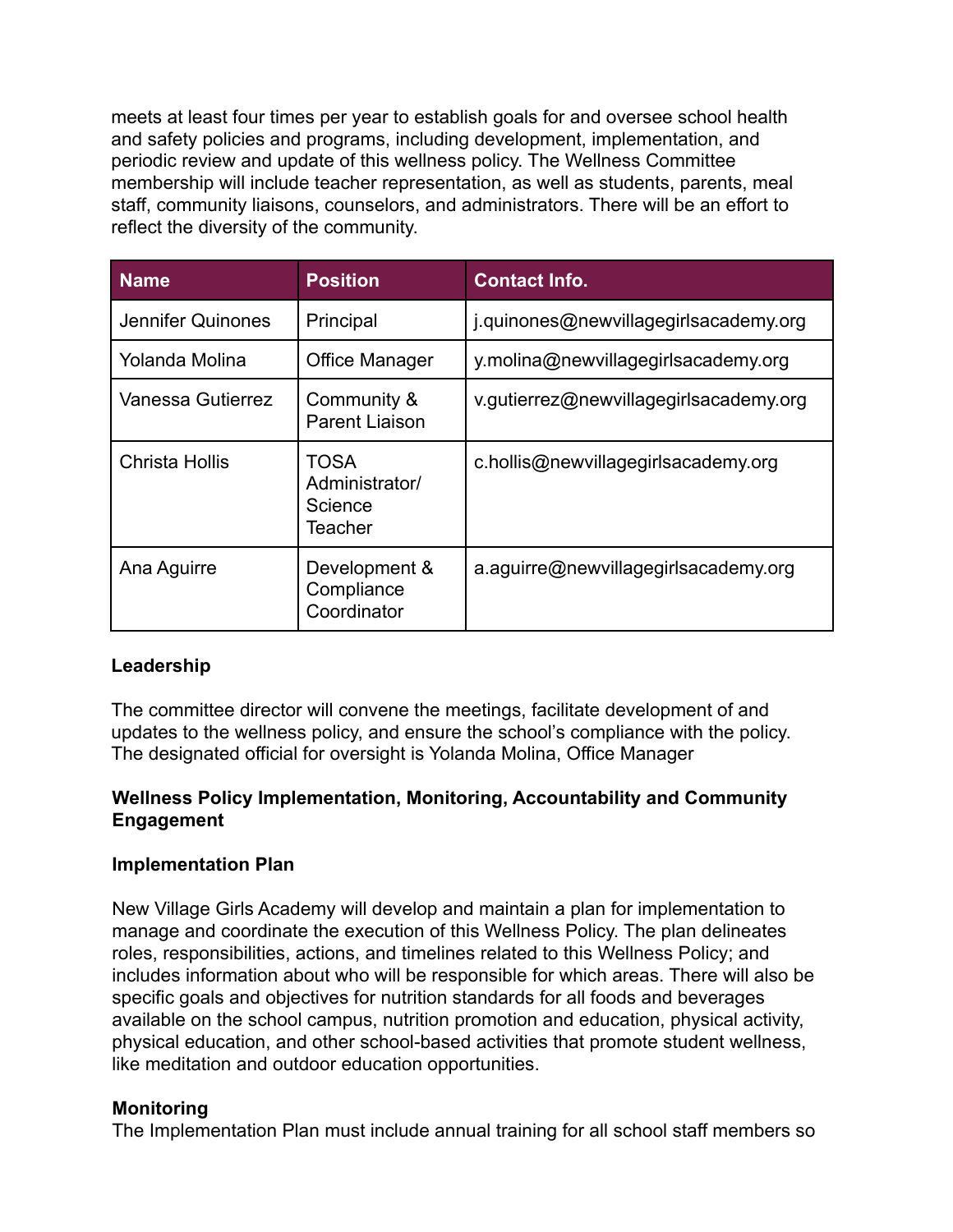that all staff is aware of the guidelines and goals of the Wellness Policy. In each school, the principal or designee will ensure compliance with the Wellness Policies in his/her school and will report on the school's compliance to the Wellness Committee. The Wellness Committee will develop a summary report periodically on New Village Girls Academy's school-wide compliance with New Village Girls Academy's established nutrition and physical activity wellness policies. That report will be provided to the school board and also distributed to all school staff, parent/teacher organizations, and school health services personnel.

*This Wellness Policy, monitoring, and progress reports can be found at: www.newvillagegirlsacademy.org*

## **Recordkeeping**

New Village Girls Academy will retain records to document compliance with the requirements of the Wellness Policy at the school. Documentation will include but will not be limited to:

- The written Wellness Policy;
- Documentation of efforts to review and update New Village Girls Academy's Wellness Policy; including an indication of who is involved in the update and methods New Village Girls Academy uses to make stakeholders aware of their ability to participate on the Wellness Committee;
- Documentation to demonstrate compliance with the annual public notification requirements;
- The most recent assessment on the implementation of the Wellness Policy;
- Documentation demonstrating the most recent assessment on the implementation of the New Village Girls Academy Wellness Policy has been made available to the public.

## **Annual Notification of Policy**

New Village Girls Academy will actively inform families and the public each year of basic information about this policy, including its content, any updates to the policy, and implementation status. New Village Girls Academy will make this information available via the school's website and/or schoolwide communications. New Village Girls Academy will provide as much information as possible about the school nutrition environment. This will include a summary of the school's events or activities related to Wellness Days, meditation, and outdoor education opportunities. **Triennial Progress Assessments**

At least once every three years, New Village Girls Academy will evaluate compliance with the Wellness Policy to assess the implementation of the policy and include:

- The extent to which New Village Girls Academy is in compliance with the wellness policy;
- The extent to which New Village Girls Academy's Wellness Policy compares to the Alliance for a Healthier Generation's model wellness policy; and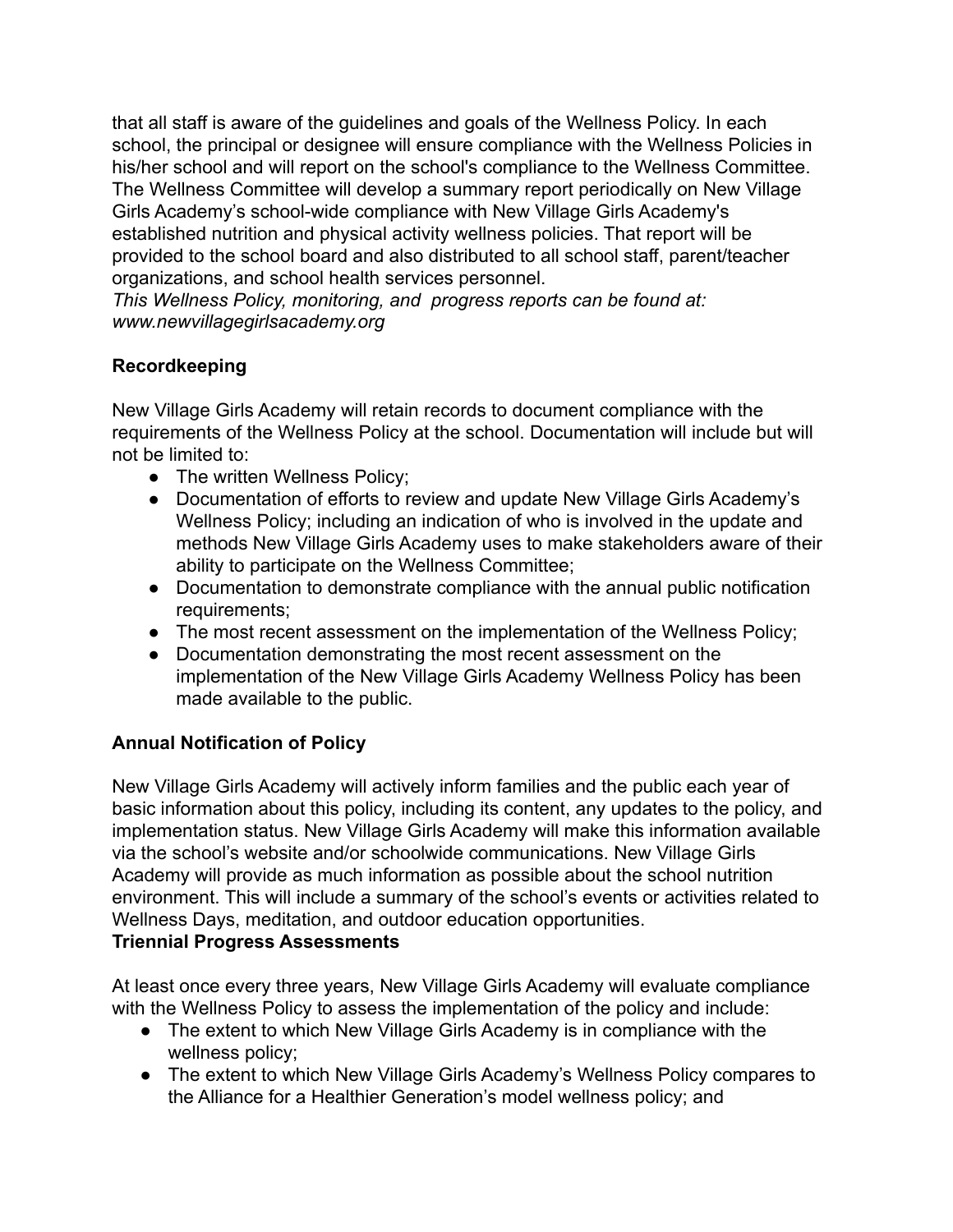● A description of the progress made in attaining the goals of New Village Girls Academy's Wellness Policy.

The position/person responsible for managing the triennial assessment and contact information is Yolanda Molina, Office Manager.

The Wellness Committee will monitor the school's compliance with this Wellness Policy.

New Village Girls Academy will actively notify households/families of the availability of the triennial progress report*.*

## **Revisions and Updating the Policy**

The Wellness Committee will update or modify the Wellness Policy based on the results of the annual School Health Index and triennial assessments and/or as New Village Girls Academy's priorities change; community needs change; wellness goals are met; new health science, information, and technology emerges; and new Federal or State guidance or standards are issued. **The wellness policy will be assessed and updated as indicated at least every three years, following the triennial assessment.**

## **Community Involvement, Outreach, and Communications**

New Village Girls Academy will actively communicate ways in which representatives of the Wellness Committee and others can participate in the development, implementation, and periodic review and update of the Wellness Policy through a variety of means appropriate for New Village Girls Academy. New Village Girls Academy will ensure that communications are culturally and linguistically appropriate to the community, and accomplished through means similar to other ways that New Village Girls Academy is communicating important school information with parents.

## **Nutrition and NSLP Meal Program**

Meals served through the National School Lunch and Breakfast Programs will:

- be appealing and attractive to students;
- be served in clean and pleasant settings;
- meet, at a minimum, nutrition requirements established by local, state, and federal statutes and regulations;
- $\bullet$  offer a variety of fruits and vegetables;<sup>2</sup>
- calories and sodium will be specific for grade levels
- no more the 10% of total calories from saturated fat, averaged over a week;
- **•** serve only low-fat (1%) and fat-free milk<sup>3</sup> and nutritionally-equivalent non-dairy alternatives (to be defined by USDA); and
- $\bullet$  ensure that grains are whole grain.<sup>3,4</sup>

#### **Water**

To promote hydration, free, safe, unflavored drinking water will be available to all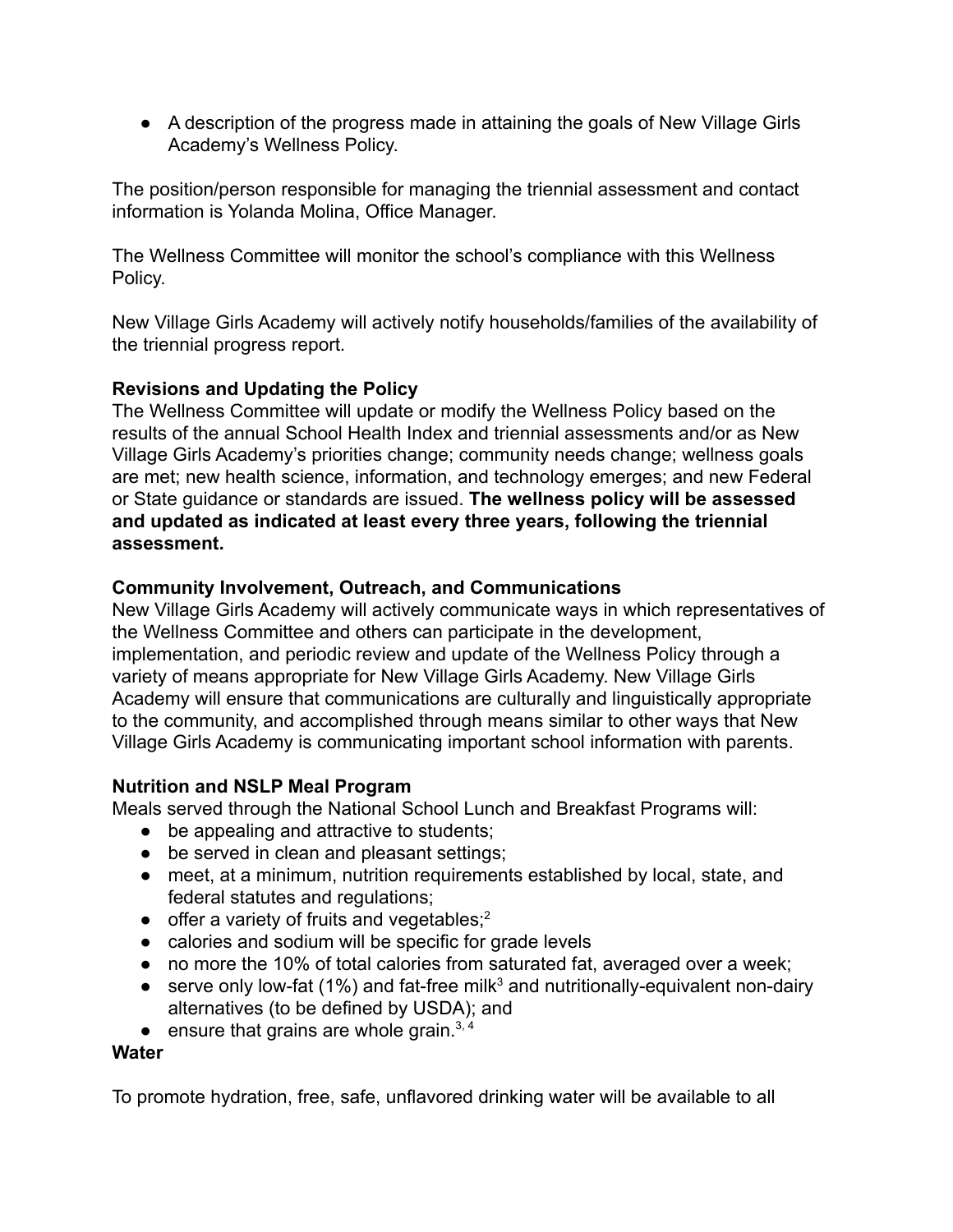scholars throughout the school day. New Village Girls Academy will make drinking water available where school meals are served during mealtimes.

- Water bottles will be available if a drinking fountain is not present in the serving area.
- All water sources and containers will be maintained on a regular basis to ensure good hygiene and health safety standards. Such sources and containers may include drinking fountains, water jugs, hydration stations, water jets, and other methods for delivering drinking water.

## **Breakfast**

To ensure that all students have breakfast at school in order to meet their nutritional needs and enhance their ability to learn:

- New Village will, to the extent possible, operate the School Breakfast Program.
- New Village will, to the extent possible, utilize methods to serve school breakfasts that encourage participation
- New Village will notify parents and students of the availability of the School Breakfast Program.

## **Summer Food Service Program**

New Village in which more than 50% of students are eligible for free or reduced-price school meals can sponsor the Summer Food Service Program for at least six weeks between the last day of the academic school year and the first day of the following school year, and preferably throughout the entire summer vacation.

## **Meal-Times and Scheduling**

New Village:

- will provide students with enough time to consume their meal after it has been served.
- should schedule meal periods at appropriate times, *e*.*g*., lunch should be scheduled between 11 a.m. and 1 p.m.;
- should not schedule tutoring, club, or organizational meetings or activities during mealtimes, unless students may eat during such activities;
- will encourage students to wash or hand sanitize hands before they eat meals or snacks; and
- should take reasonable steps to encourage the tooth-brushing regimens of students with special oral health needs (*e*.*g*., orthodontia or high tooth decay risk).

## **Qualifications of School Food Service Staff**

Qualified nutrition professionals will administer the school meal programs. As part of New Village Girls Academy, it is our responsibility to operate a food service program and provide continuing professional development for all nutrition professional. We will meet or exceed hiring and annual continuing education/training requirements in the USDA professional standards for child nutrition professionals. These school nutrition personnel will refer to USDA's Professional Standards for School Nutrition Standards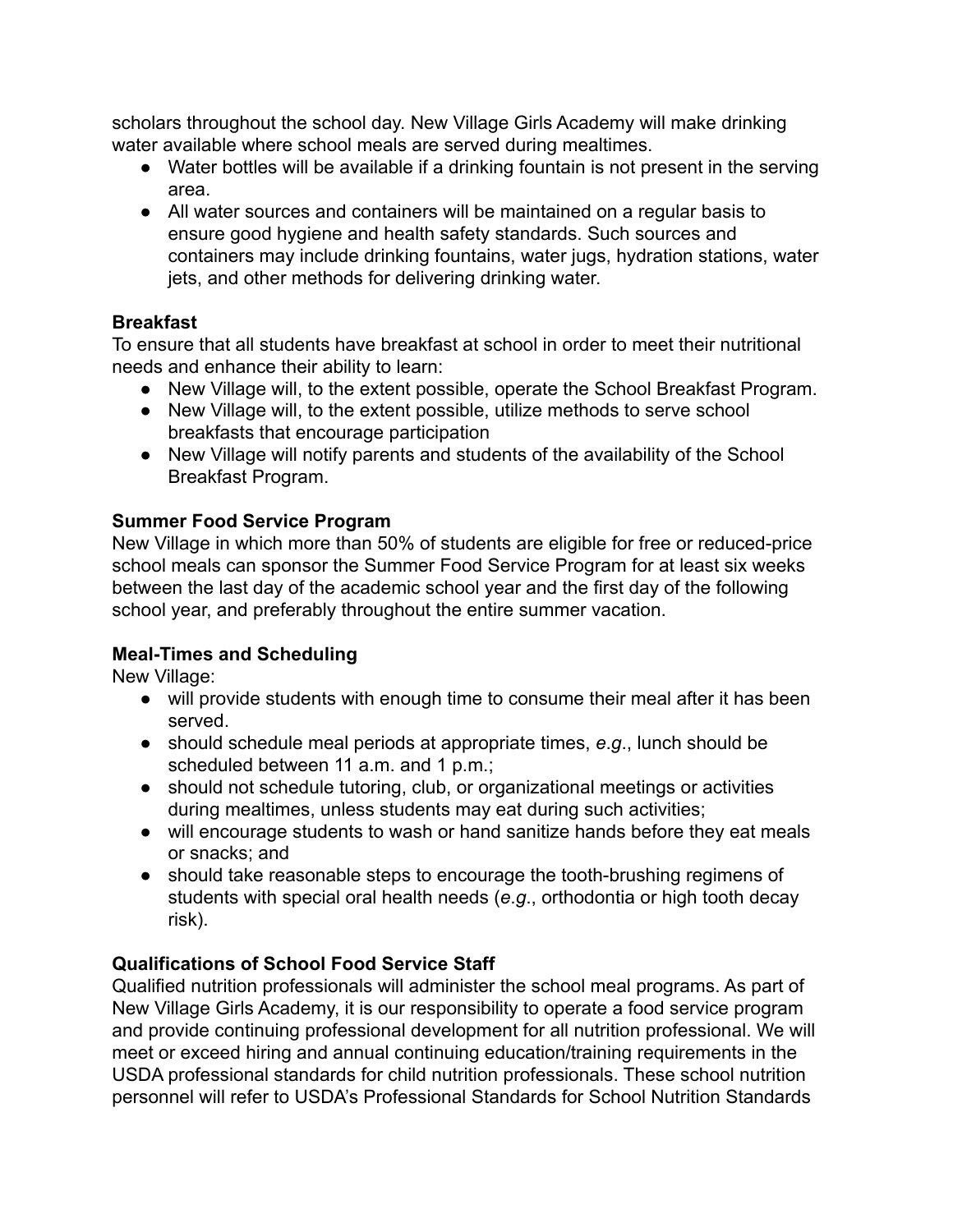website to search for training that meets their learning needs.

#### **Sharing of Foods and Beverages**

New Village should monitor students sharing their foods or beverages with one another during meal or snack times, given concerns about allergies and other restrictions on some students' diets.

#### **Competitive Foods and Beverages**

New Village Girls Academy is committed to ensuring that all foods and beverages available to scholars on the school campus during the school day support healthy eating. The foods and beverages sold and served outside of the school meal programs (e.g., "competitive" foods and beverages) will meet the USDA Smart Snacks in School nutrition standards, at a minimum. Smart Snacks aim to improve scholar health and well-being, increase consumption of healthful foods during the school day, and create an environment that reinforces the development of healthy eating habits. A summary of the standards and information, as well as a Guide to Smart Snacks in New Village, are available at: [https://www.fns.usda.gov/tn/guide-smart-snacks-school.](https://www.fns.usda.gov/tn/guide-smart-snacks-school) Alliance for a Healthier Generation provides a set of tools to assist with implementation of Smart Snacks available at <https://foodplanner.healthiergeneration.org/calculator/>

#### **Snacks**

Snacks served during the school day or in after-school care or enrichment programs will make a positive contribution to students' diets and health, with an emphasis on serving fruits and vegetables as the primary snacks and water as the primary beverage. New Village will assess if and when to offer snacks based on the timing of school meals, students' nutritional needs, students' ages, and Smart Snack guidelines.

#### **Celebrations**

New Village should limit celebrations that involve food during the school day to no more than one party per class per quarter. New Village may elect to allow less celebrations than the maximum describes previously. It is highly encouraged that each party include no more than one food or beverage that does not meet nutrition standards for foods and beverages sold individually (above). In addition, food celebration cannot occur during breakfast or lunch mealtime, and should not be served close to those times, so as to not affect the students' appetite during mealtime.

**School-Sponsored Events** (such as, but not limited to dances, celebrations, or performances).

If New Village serves or sells food and beverages at school-sponsored events outside the school day (30 minutes before or after the school day), New Village is highly encouraged to ensure that the foods and beverages meet the Smart Snack nutrition standards for meals or for foods and beverages sold individually.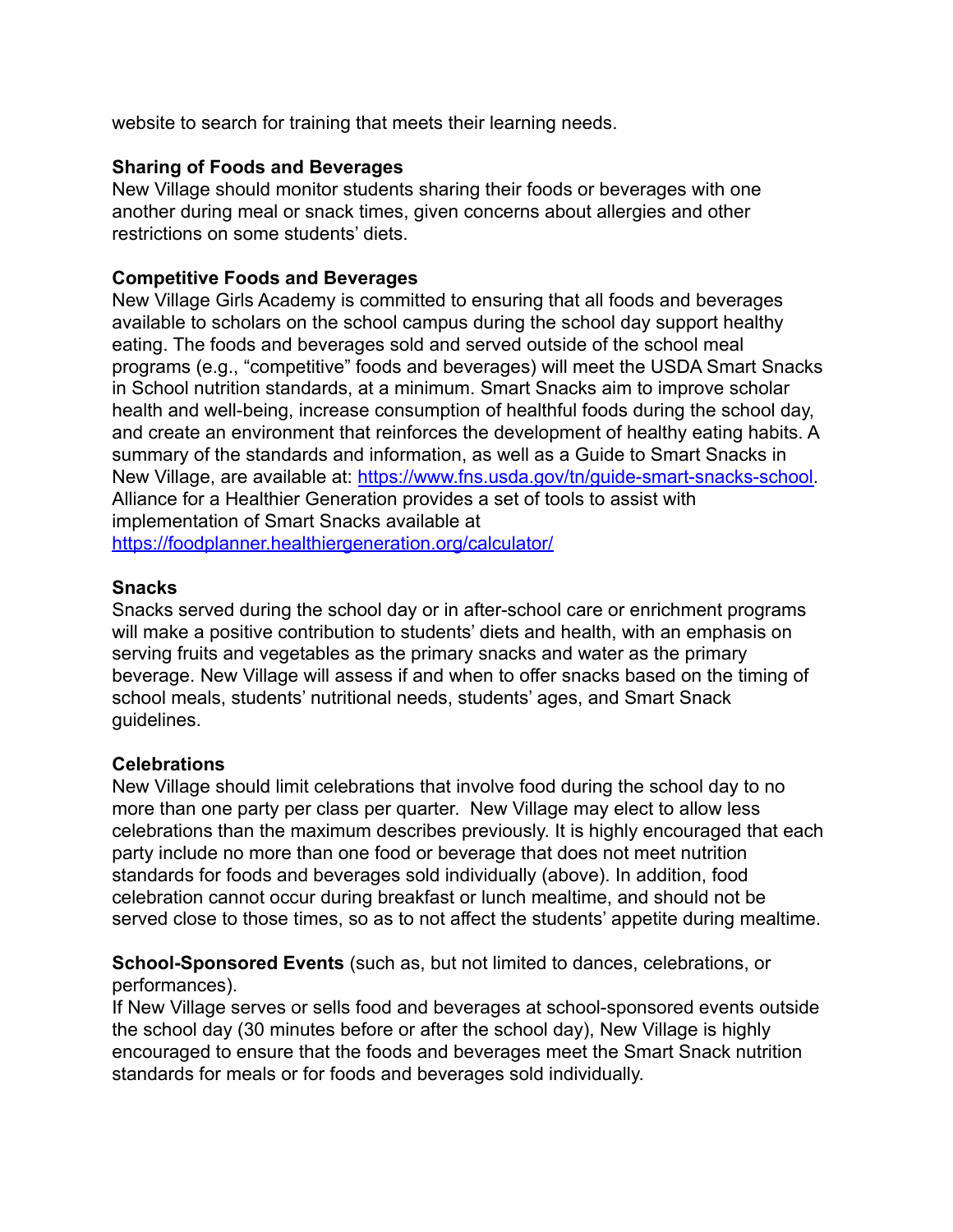## **Nutrition Education and Promotion**

New Village Girls Academy will teach, model, encourage and support healthy eating and physical activity among students. New Village will provide nutrition and physical activity education integrated into other subjects, as part of health education and/or offer stand-alone classes at each grade level.

The school will ensure that:

- nutrition and physical activity education are taught using evidence-based curricula that are aligned with the National Health Education Standards and address the essential healthy eating and physical activity topics.
- the curricula used are consistent with the CDC's Characteristics of an Effective Health Education Curriculum.

The curricula used are designed to provide students with the knowledge and skills necessary to promote and protect their health.

### **Physical Education and Physical Activity Opportunities Comprehensive Physical Activity Program**

A substantial percentage of students' physical activity can be provided through a comprehensive school physical activity program\* (CSPAP). A CSPAP ensures strong coordination and synergy throughout the school environment to encourage students to be active for at least 60 minutes per day. A CSPAP includes PE, physical activity before, during and after the school day, family and community engagement and staff involvement.

Physical education and physical activity will be provided by the Physical Education Teacher in Physical Education class, as well as monthly wellness days, outdoor education opportunities, and daily meditation.

## **Physical Education (P.E.) K-12**

All students in grades 9-12, including students with disabilities, special health-care needs, and in alternative educational settings, will receive weekly physical education for the entire school year. All physical education will be taught by a certified physical education teacher. Students will spend at least 50 percent of physical education class time participating in moderate to vigorous physical activity.

● New Village shall be encouraged to annually administer the physical fitness test designated by the State Board of Education to students in grade 9.

## **Physical Activity Opportunities Before and After School**

New Village will offer, when appropriate, extracurricular physical activity programs, such as outdoor education. New Village will offer, when feasible, a range of activities that meet the needs, interests, and abilities of all students.

After-school and enrichment programs when appropriate will provide and encourage – verbally and through the provision of space, equipment, and activities – daily periods of moderate to vigorous physical activity for all participants.

## **Professional Learning**

When feasible, New Village Girls Academy will offer annual professional learning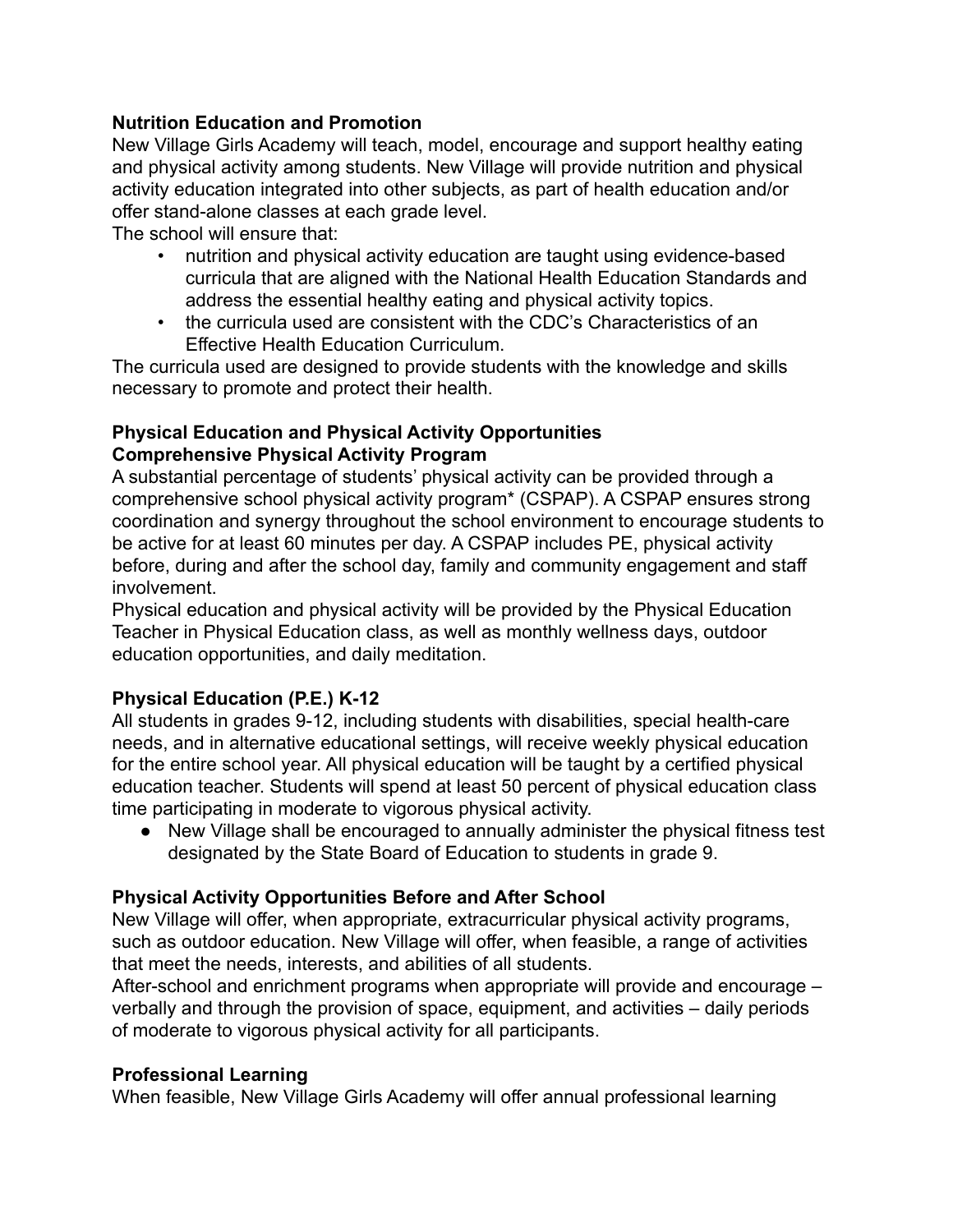opportunities and resources for staff to increase knowledge and skills about promoting healthy behaviors in the classroom and school (e.g., increasing the use of kinesthetic teaching approaches or incorporating nutrition lessons into math class). Professional learning will help New Village Girls Academy staff understand the connections between academics and health and the ways in which health and wellness are integrated into ongoing school reform or academic improvement plans/efforts.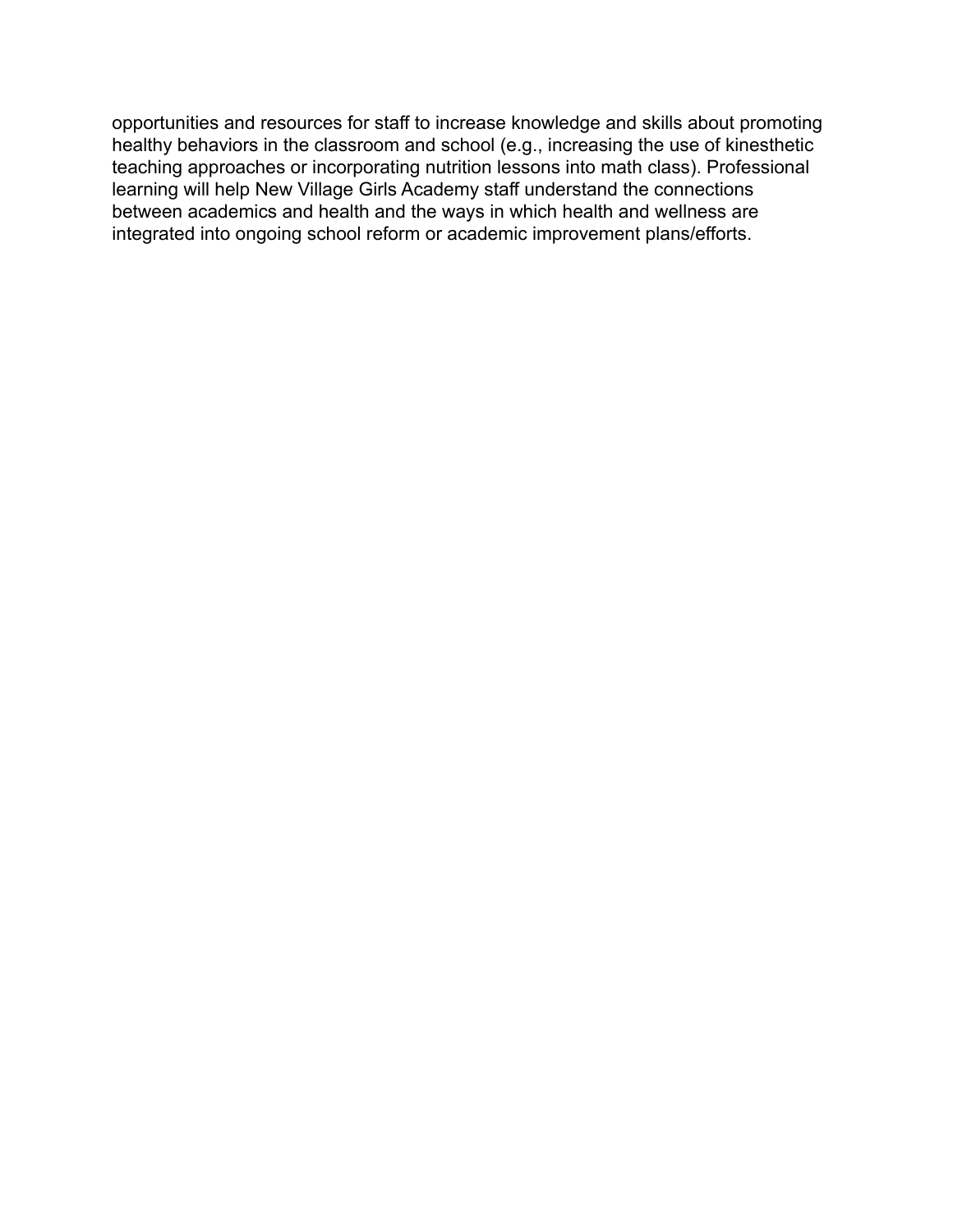## **WELLNESS POLICY GOALS**

## **Goal# 1 School meal programs are consistent with State and U.S. Department of Agriculture (USDA) requirements and Healthier US New Village criteria.**

- Activities:
	- **o** Inform appropriate constituencies (parents, teachers, school administrators, community, etc.) about this key element of the Wellness Policy.
	- **o** Plan and prepare menus to comply with established nutrition standards.
	- **o** Provide food service personnel with regular professional development on school meal programs, nutrition/health education, and wellness.

## **Goal# 2 Increase meal participation rates by offering quality, accessible, and appealing meals.**

- Activities:
	- **o** Feature menus with healthy choices that are flavorful and attractively presented.
	- **o** Promote the school meal programs to all constituencies.

### **Goal# 3 New Village will offer and promote staff health and wellness opportunities.**

- Activities:
	- **o** Inform appropriate constituencies about this key element of the Wellness Policy.
	- **o** New Village will be provided with professional development tools to be used for staff training.
	- **o** Staff-based meetings and celebrations will maximize the use of nutritionally aligned food whenever possible.

#### **Goal# 4 School parties/celebrations/meetings (PCM) and other school-sponsored events should maximize the use of healthy food choices and only allow limited non-smart snack aligned food or beverage.**

- Activities:
	- **o** Inform appropriate constituencies about this key element of the Wellness Policy.
	- **o** Establish food standards for school PCM and other school-sponsored events.

## **Goal# 5 New Village will use non-food rewards for school accomplishments.**

- Activities:
	- **o** Inform appropriate constituencies about this key element of the Wellness Policy.
	- **o** Provide training to teachers on non-food-related incentives.